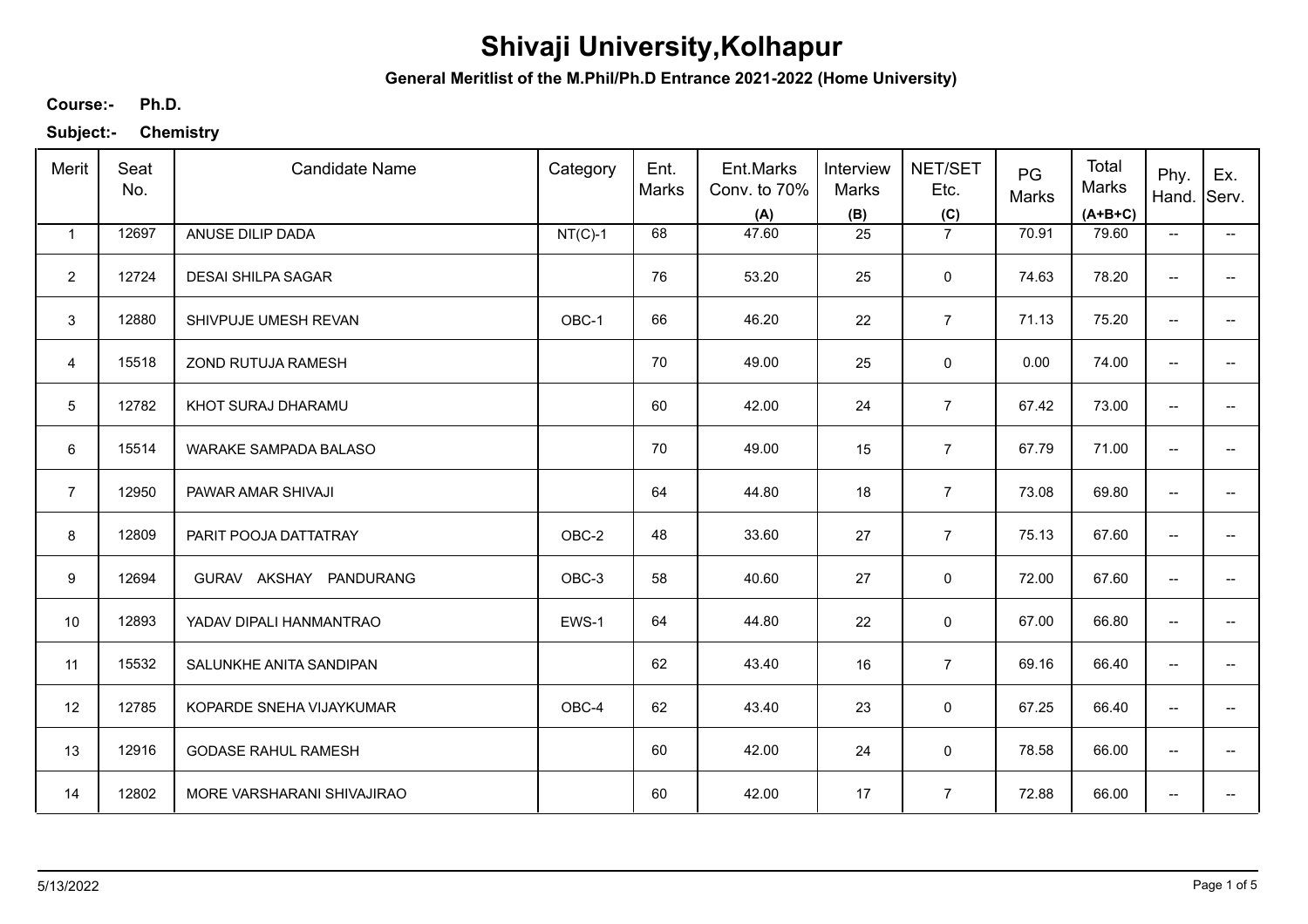**General Meritlist of the M.Phil/Ph.D Entrance 2021-2022 (Home University)**

**Ph.D. Course:-**

| Merit | Seat<br>No. | <b>Candidate Name</b>          | Category | Ent.<br>Marks | Ent.Marks<br>Conv. to 70%<br>(A) | Interview<br><b>Marks</b><br>(B) | NET/SET<br>Etc.<br>(C) | PG<br>Marks | Total<br>Marks<br>$(A+B+C)$ | Phy.<br>Hand.                       | Ex.<br>Serv.             |
|-------|-------------|--------------------------------|----------|---------------|----------------------------------|----------------------------------|------------------------|-------------|-----------------------------|-------------------------------------|--------------------------|
| 15    | 15505       | PATIL SWATI KEDARPRATAP        |          | 58            | 40.60                            | 25                               | $\mathbf 0$            | 60.46       | 65.60                       | $\overline{\phantom{a}}$            | $\overline{\phantom{a}}$ |
| 16    | 12744       | <b>GHATAGE SWATI DINAKAR</b>   | EWS-2    | 64            | 44.80                            | 13                               | $\overline{7}$         | 73.54       | 64.80                       | --                                  |                          |
| 17    | 15478       | <b>GAVHANE VAIBHAV JOTIRAM</b> | OBC-5    | 56            | 39.20                            | 25                               | $\mathsf 0$            | 72.25       | 64.20                       | --                                  | --                       |
| 18    | 12719       | CHOUGALE PRATHAMESH SUKHADEV   |          | 60            | 42.00                            | 22                               | 0                      | 61.75       | 64.00                       | $\overline{\phantom{a}}$            |                          |
| 19    | 12708       | <b>BOTE PRACHI PRAMOD</b>      |          | 54            | 37.80                            | 26                               | 0                      | 69.88       | 63.80                       | $\overline{\phantom{a}}$            | $\overline{a}$           |
| 20    | 12926       | KULKARNI OMKAR RAJKUMAR        | EWS-3    | 58            | 40.60                            | 23                               | $\mathbf 0$            | 0.00        | 63.60                       | $\overline{\phantom{a}}$            | --                       |
| 21    | 12765       | KADAM UTTAM DATTATRAYA         |          | 52            | 36.40                            | 20                               | $\overline{7}$         | 60.45       | 63.40                       | $\overline{\phantom{a}}$            | $\qquad \qquad -$        |
| 22    | 12980       | BHUJABAL GANPATI RAMCHANDRA    |          | 58            | 40.60                            | 14                               | $\overline{7}$         | 72.46       | 61.60                       | $\overline{\phantom{a}}$            |                          |
| 23    | 12868       | SDAVAR SONALI PARSHRAM         | EWS-4    | 52            | 36.40                            | 25                               | $\mathbf 0$            | 74.40       | 61.40                       | $\overline{\phantom{a}}$            | --                       |
| 24    | 12838       | PATIL SURAJ SANJAY             |          | 60            | 42.00                            | 19                               | 0                      | 75.92       | 61.00                       | --                                  | --                       |
| 25    | 12917       | HASABE PANKAJ SOPAN            |          | 54            | 37.80                            | 23                               | $\mathbf 0$            | 71.00       | 60.80                       | $\overline{\phantom{a}}$            | --                       |
| 26    | 15501       | PATIL MITALI UNMESH            | OBC-6    | 50            | 35.00                            | 25                               | 0                      | 0.00        | 60.00                       | $\overline{\phantom{a}}$            | $\overline{\phantom{a}}$ |
| 27    | 12947       | PATIL VAISHALI VILASRAO        |          | 54            | 37.80                            | 15                               | $\overline{7}$         | 66.38       | 59.80                       | $\overline{\phantom{a}}$            | $\overline{\phantom{a}}$ |
| 28    | 12915       | <b>GODASE ARATI SANJAY</b>     |          | 62            | 43.40                            | 15                               | $\pmb{0}$              |             | 58.40                       | $\hspace{0.05cm}$ $\hspace{0.05cm}$ | --                       |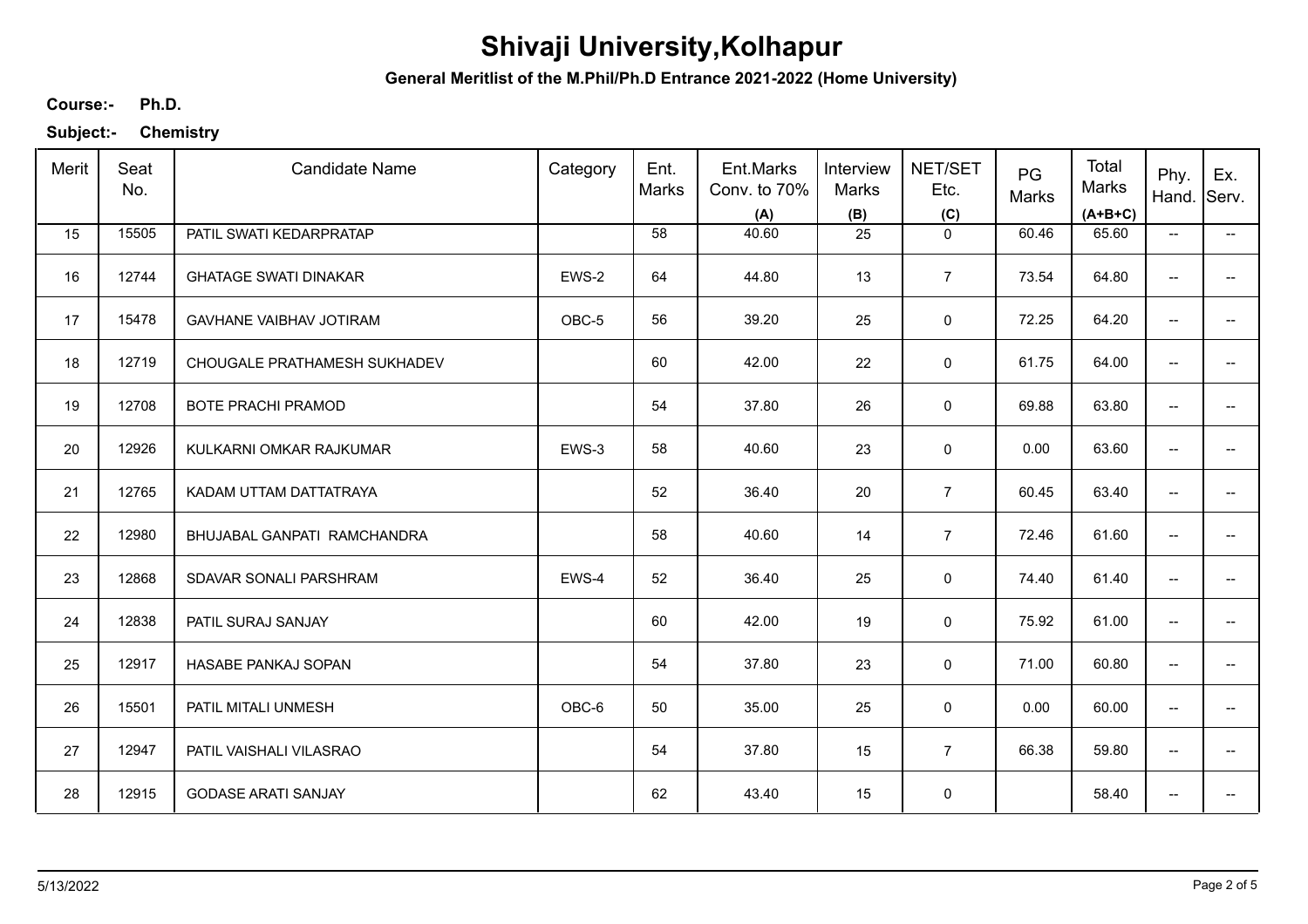**General Meritlist of the M.Phil/Ph.D Entrance 2021-2022 (Home University)**

**Ph.D. Course:-**

| Merit | Seat<br>No. | <b>Candidate Name</b>          | Category  | Ent.<br>Marks | Ent.Marks<br>Conv. to 70%<br>(A) | Interview<br>Marks<br>(B) | NET/SET<br>Etc.<br>(C) | PG<br>Marks | Total<br>Marks<br>$(A+B+C)$ | Phy.<br>Hand.                       | Ex.<br>Serv.             |
|-------|-------------|--------------------------------|-----------|---------------|----------------------------------|---------------------------|------------------------|-------------|-----------------------------|-------------------------------------|--------------------------|
| 29    | 12702       | <b>BHOGAN SUHAS NARAYAN</b>    | EWS-5     | 50            | 35.00                            | 16                        | $\overline{7}$         | 68.67       | 58.00                       | $\hspace{0.05cm}$ $\hspace{0.05cm}$ | −−                       |
| 30    | 12983       | DHAGE NIKETAN DARYAPPA         | OBC-7     | 54            | 37.80                            | 20                        | $\mathsf 0$            |             | 57.80                       | --                                  |                          |
| 31    | 12711       | CHAVAN DHANASHRI MADHUKAR      |           | 58            | 40.60                            | 17                        | $\mathbf 0$            | 72.04       | 57.60                       | $\overline{\phantom{a}}$            | $\qquad \qquad -$        |
| 32    | 12889       | THAKAR MINAKSHI ANIKET         | $ST-1$    | 48            | 33.60                            | 23                        | 0                      | 63.92       | 56.60                       | $\overline{\phantom{a}}$            | --                       |
| 33    | 12913       | DHUMAL SANCHITA MAHESH         | EWS-6     | 56            | 39.20                            | 17                        | 0                      | 65.96       | 56.20                       | $\overline{\phantom{a}}$            | $\overline{\phantom{a}}$ |
| 34    | 12967       | WAGHMARE SWATI MANOHAR         | $SC-1$    | 62            | 43.40                            | 12                        | 0                      | 65.41       | 55.40                       | $\overline{\phantom{a}}$            | $\overline{\phantom{a}}$ |
| 35    | 15504       | PATIL SUSMITA PRAMOD           |           | 56            | 39.20                            | 16                        | $\mathbf 0$            | 76.50       | 55.20                       | $\overline{\phantom{a}}$            |                          |
| 36    | 12742       | <b>GEJAGE RASIKA RAMESH</b>    | $SC-2$    | 60            | 42.00                            | 13                        | $\mathbf 0$            |             | 55.00                       | $\overline{\phantom{a}}$            |                          |
| 37    | 15491       | <b>LAD SUMIT SANJAY</b>        |           | 58            | 40.60                            | 14                        | 0                      | 67.42       | 54.60                       | $-$                                 |                          |
| 38    | 12884       | SURYAWANSHI DINESH RAJARAM     | $SC-3$    | 48            | 33.60                            | 21                        | $\mathbf 0$            | 65.00       | 54.60                       | $\overline{\phantom{a}}$            | $\overline{a}$           |
| 39    | 12721       | DANDGE PRAFULL BABULAL         | $SC-4$    | 46            | 32.20                            | 22                        | $\mathbf 0$            | 68.33       | 54.20                       | $\overline{\phantom{a}}$            | --                       |
| 40    | 12904       | BHAMBURE PRAVIN BHASKARRAO     | OBC-8     | 46            | 32.20                            | 22                        | 0                      | 58.25       | 54.20                       | $\overline{\phantom{a}}$            | $\overline{\phantom{a}}$ |
| 41    | 12920       | JADHAV SURAJ DAGADU            | $VJ(A)-1$ | 48            | 33.60                            | 20                        | 0                      | 66.92       | 53.60                       | $\overline{\phantom{a}}$            | $\overline{\phantom{a}}$ |
| 42    | 15481       | <b>GURAV GEETANJALI MAHESH</b> | OBC-9     | 58            | 40.60                            | 13                        | 0                      | 63.21       | 53.60                       | --                                  |                          |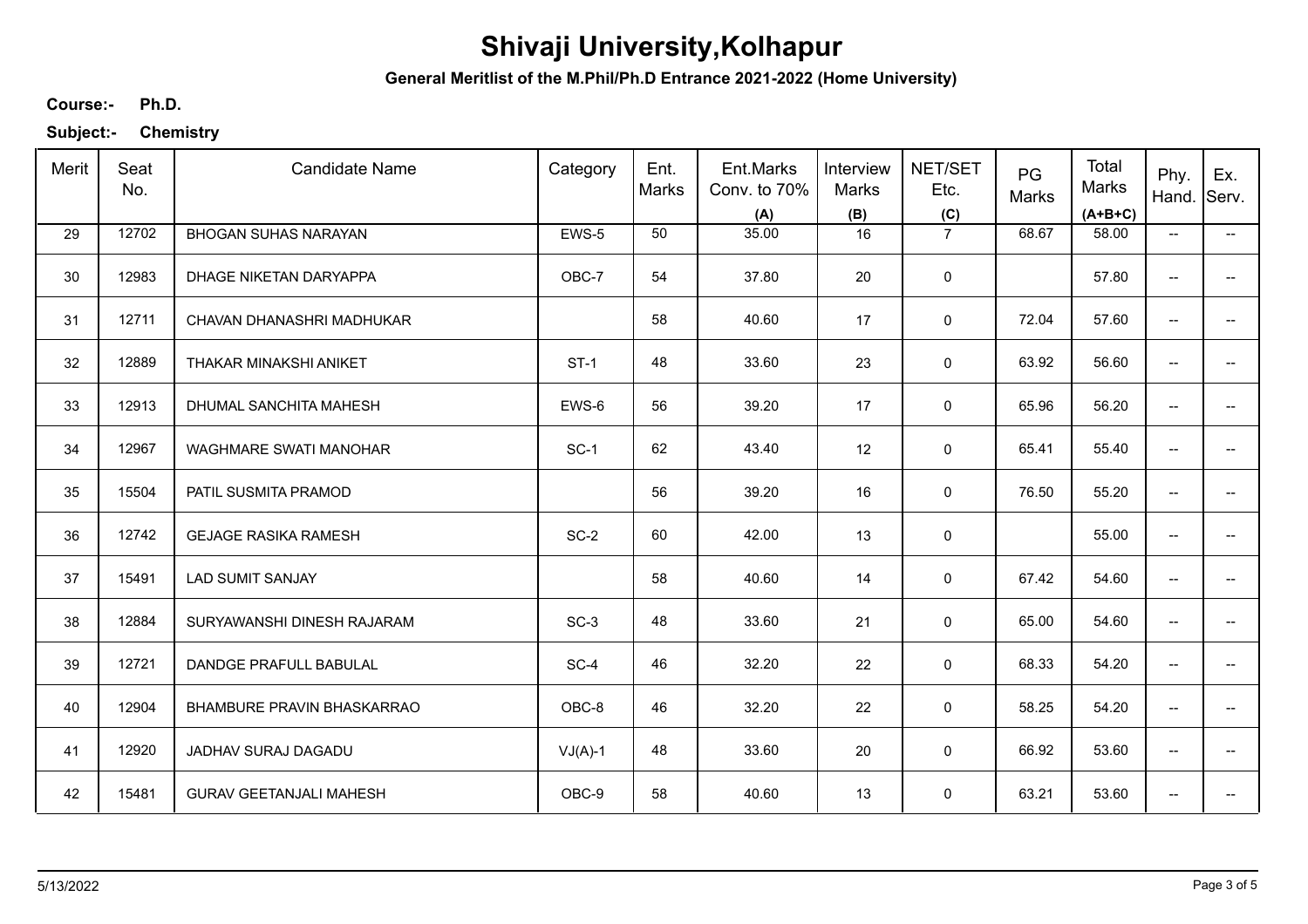**General Meritlist of the M.Phil/Ph.D Entrance 2021-2022 (Home University)**

**Ph.D. Course:-**

| Merit | Seat<br>No. | <b>Candidate Name</b>            | Category      | Ent.<br>Marks | Ent.Marks<br>Conv. to 70%<br>(A) | Interview<br>Marks<br>(B) | NET/SET<br>Etc.<br>(C) | PG<br>Marks | Total<br>Marks<br>$(A+B+C)$ | Phy.<br>Hand.                       | Ex.<br>Serv.             |
|-------|-------------|----------------------------------|---------------|---------------|----------------------------------|---------------------------|------------------------|-------------|-----------------------------|-------------------------------------|--------------------------|
| 43    | 12734       | DHUMAL RESHMA TANAJI             |               | 54            | 37.80                            | 15                        | $\mathbf 0$            | 74.58       | 52.80                       | $\overline{\phantom{a}}$            | $\overline{\phantom{a}}$ |
| 44    | 12907       | <b>BHOSALE PRIYANKA ABHIJEET</b> |               | 54            | 37.80                            | 15                        | 0                      | 68.95       | 52.80                       | $\overline{\phantom{a}}$            | $- -$                    |
| 45    | 15498       | PANDE AJINKYA KRUSHNA            | EWS-7         | 54            | 37.80                            | 15                        | $\mathsf 0$            | 60.88       | 52.80                       | $\overline{\phantom{a}}$            | $- -$                    |
| 46    | 12812       | PATIL ASHWINI ANANDRAO           | EWS-8         | 50            | 35.00                            | 17                        | $\mathsf 0$            | 73.50       | 52.00                       | $\overline{\phantom{a}}$            | $\overline{\phantom{a}}$ |
| 47    | 12866       | SAWANT SHAMAL SHANKAR            |               | 54            | 37.80                            | 14                        | 0                      | 72.91       | 51.80                       | $\overline{\phantom{a}}$            | -−                       |
| 48    | 15507       | RATHOD SUJATA LAXMAN             | $VJ(A)-2$     | 54            | 37.80                            | 14                        | $\mathbf 0$            | 57.83       | 51.80                       | $\overline{\phantom{a}}$            | $\overline{\phantom{a}}$ |
| 49    | 12775       | KAMBLE SHITAL MOHAN              | $SC-5$        | 54            | 37.80                            | 13                        | 0                      | 63.25       | 50.80                       | $\overline{\phantom{a}}$            | -−                       |
| 50    | 15543       | SAYYAD ASAMA RIYAJ               | OBC-10        | 50            | 35.00                            | 15                        | $\mathsf 0$            | 75.33       | 50.00                       | $\overline{\phantom{a}}$            | -−                       |
| 51    | 15533       | SALUNKHE SNEHA RAMCHANDRA        | EWS-9         | 50            | 35.00                            | 14                        | 0                      | 73.13       | 49.00                       | $\overline{\phantom{a}}$            | -−                       |
| 52    | 12873       | SHIKHARE KARISHMA VILAS          | <b>EWS-10</b> | 50            | 35.00                            | 14                        | $\mathsf 0$            | 65.38       | 49.00                       | $\hspace{0.05cm}$                   | $- -$                    |
| 53    | 13006       | KUMBHAR POONAM RAMCHANDRA        | OBC-11        | 50            | 35.00                            | 14                        | $\mathsf 0$            | 64.17       | 49.00                       | $\overline{\phantom{a}}$            | $\overline{\phantom{a}}$ |
| 54    | 12772       | KAMBLE PRADNYA BABAN             | SC-6          | 50            | 35.00                            | 14                        | $\mathbf 0$            | 63.00       | 49.00                       | $\overline{\phantom{m}}$            | --                       |
| 55    | 12817       | PATIL JYOTI BAJIRAO              |               | 54            | 37.80                            | 11                        | 0                      | 72.50       | 48.80                       | $\overline{\phantom{a}}$            | $\overline{\phantom{a}}$ |
| 56    | 12908       | BHUSNUR PRIYANKA TANAJI          | $NT(C)-2$     | 52            | 36.40                            | 12                        | $\mathbf 0$            | 73.13       | 48.40                       | $\hspace{0.05cm}$ $\hspace{0.05cm}$ | --                       |